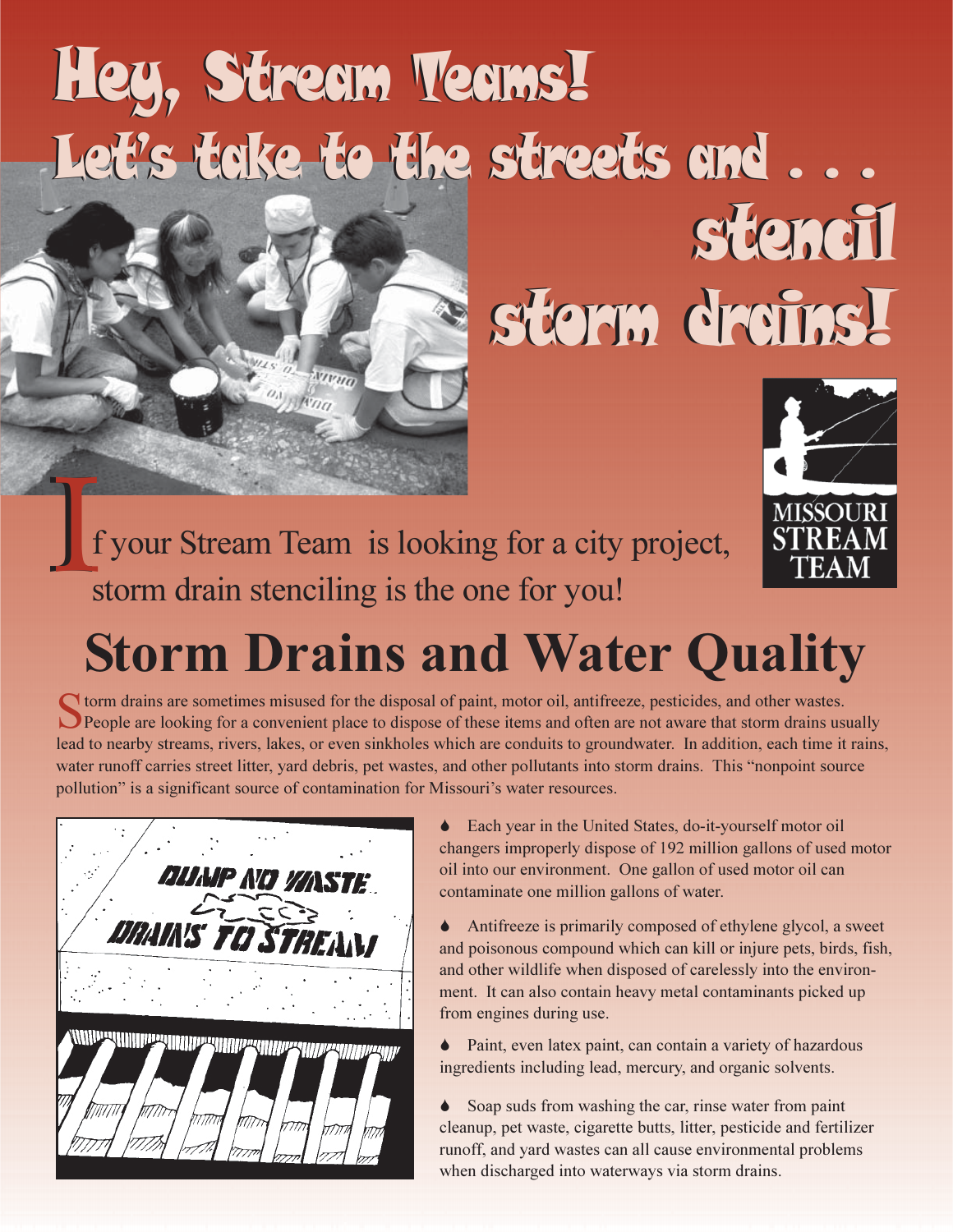**Ou can help!** To receive your Storm Drain Stenciling Kit, simply fill out the order form attached. Your free Kit will contain mylar stencils and detailed instructions on how to stencil storm drains, provide safety instructions for participants, and information for the community. The Kit also includes a sample news release and a flyer to distribute to homes or businesses in the stenciled area. (Use your own paint and brushes. Follow our recommendations provided with the Kit.) Storm drains can be stenciled only after receiving the necessary permission from the proper authorities, when the roads are dry, and the temperature is over  $50^{\circ}$  F.

## How does it work?

- Your group will identify a community, subdivision, or cluster of streets to start your stenciling project. Locate the storm drains in the target area and the neighborhood streams, rivers, or lakes that might be at risk from improper disposal.
- 2 Your group must obtain permission from the entity that has jurisdiction over the storm drains. This may include the city council, a neighborhood association, or the street department. Plan ahead and allow up to 6 - 8 weeks to obtain any necessary permits or licenses.
- 3 Stream Team provides most of your stenciling materials, but your group must supply latex paint, brushes, safety vests, traffic cones, and maps. Local sponsors should be encouraged to provide these supplies and to assist with the promotion and safety of the stenciling project.
- Alert the local media about your activities so that the message will reach a greater number of people. Provide 4 specific information about times, locations, and contacts. You may want to use the sample news release included in the Kit.
- $\overline{\mathsf{S}}$ When ready to stencil, you can divide into small groups of three to five participants. Youth teams should have at least one supervising adult per group. Each group should receive a stencil, supplies, and a map with the locations of the storm drains they have permission to stencil.
- 6 While at the storm drain site, take time to collect trash for proper disposal.
- Within the group, participants can take turns painting, holding the stencil, and watching for traffic. Each storm drain will take about 15 minutes to stencil.
- When the stenciling in an area is complete, your groups can distribute flyers to nearby homes. A flyer will be included in the Kit. The stenciled message is expected to last for approximately two years, so the reminder will continue beyond this stenciling event.
- $\mathbf Q$ After the stenciling event, please complete a Stream Team Activity Report and mail it to the address provided on the report.

# lissouri Stream Teams.

n order to protect our water resources, people around the country are organizing storm drain stenciling and community education programs. The stenciled Imessage, "Dump No Waste, Drains to Stream," provides a visible reminder of the consequences of improper waste disposal in storm drains. Now, a Storm Drain Stenciling Project is available in Missouri through the Stream Team program. The Project involves stenciling storm drains, a litter clean-up, and a community education campaign. How can you help? It's easy! Request your free Storm Drain Stenciling Kit today . . . and take to the streets!

. take to the streets!